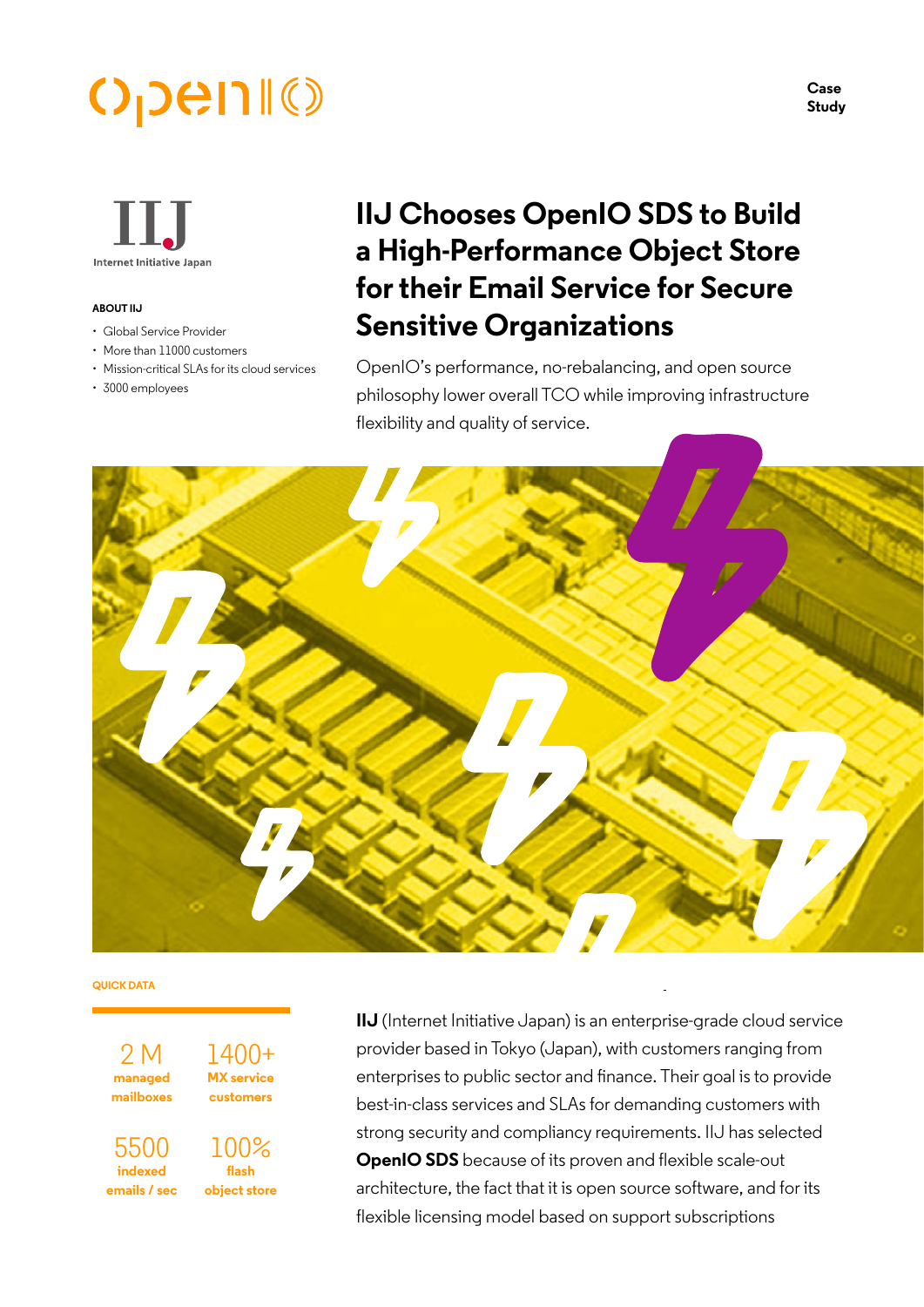<sup>66</sup> Our service is growing quickly, therefore we need to increase performance and capacity accordingly. increase performance and capacity accordingly. With OpenIO SDS we can add a new node and increase infrastructure capacity with no downtime or impact on production in just a few minutes.<br>
→ Takashi Koido, Manager, IIJ

> Takashi Koido, Manager, IIJ

### **The context**

**Why Object Storage**

wasting resources.

**Object storage offers superior data protection and resiliency when compared to other solutions.** It can sustain multiple concurrent failures without compromising data availability, and has different protection schemes, including erasure coding and multiple data replicas, enabling it to protect objects of any size efficiently without

Founded in 1992, Internet Initiative Japan (IIJ) was the first internet service provider in the country. As its technological expertise in connectivity services matured, it expanded its business portfolio, becoming a 360-degree solution provider offering connectivity, value-added outsourcing, and system integration.

Today, with 3,000 employees worldwide, of which 70% are engineers, and presence on three continents, IIJ serves approximately 11,000 enterprise customers worldwide.

The type of customer IIJ serves demands very high-end services with stringent SLAs. In order to ensure that they can meet these customer needs, they have adopted OpenIO SDS as the backend for business-critical solutions like email.

IIJ's secure MX service is designed for maximum uptime with best-of-breed security features aimed at protecting users from external and internal threats including ransomware, viruses, spam, phishing, scamming, and sensitive information leakages. Currently, more than 1,400 organizations are using this service worldwide, with 2 million users protected.

In order to increase the uptime and reliability of the MX services, IIJ wanted to build a rock-solid infrastructure distributed in two datacenters separated by 800 km, with the ability to scale quickly and react promptly when traffic peaks or business requests increase. To realize this, they built a next-generation scale-out infrastructure based on allflash nodes organized in two clusters running OpenIO SDS software.

The combination of OpenIO SDS's key features and its consistent performance allowed IIJ to achieve its goals quickly without compromising future expansions or resiliency. At the same time, Japanese enterprises and organizations demand high standards when it comes to disaster recovery, and thanks to the asynchronous replication features available

in OpenIO SDS, IIJ is now able to store data safely with outstanding RPO (recovery point objective) and RTO (recovery time objective) in case of disasters.

Furthermore, OpenIO SDS is an open source software solution, and IIJ wanted full code visibility and the ability to contribute to its development or perform code audits to minimize security risks for its customers.

We have many kinds of risks in Japan,<br>notably earthquakes. OpenIO SDS is a **"** notably earthquakes. OpenIO SDS is able to replicate data to a secondary site seamlessly, allowing us to keep the service up even if a disaster of this kind occurs.

> Isamu Koga, Lead Engineer, IIJ

**Object storage has unparalleled functionalities when it comes to disaster recovery.** Object stores can be granularly configured to spread data across multiple datacenters efficiently with geo-distributed erasure coding or sync/async remote replication. This makes it possible to optimize bandwidth while providing flexibility on PTO and RTO depending on user needs.

**Object storage provides better scalability and multitenancy than file system solutions.** Object storage can easily scale up to several billion objects per user and manage many millions of concurrent users in the same namespace.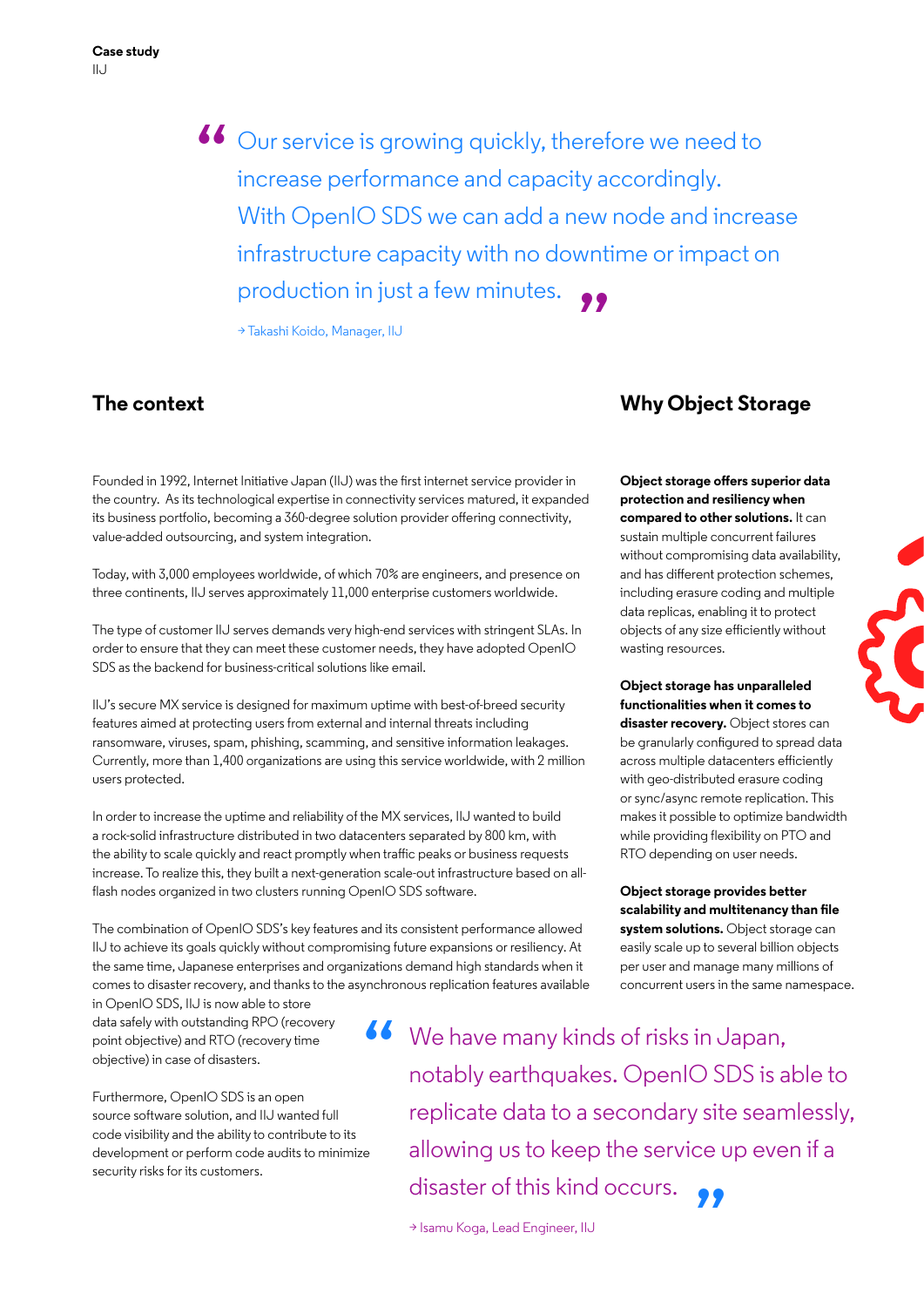**66** OpenIO is open source. Code observability is key for us to assure our customers about the quality of the solution. to assure our customers about the quality of the solution.

We can even participate in the

> Isamu Koga, Lead Engineer, IIJ

### **Why OpenIO SDS**

#### **Performance**

OpenIO SDS, thanks to its lightweight and efficient design, is able to take full advantage of all available resources in the cluster, consistently delivering very high performance, regardless of the workload, size of objects, or throughput requested by applications.

#### **Conscience technology**

OpenIO's Conscience technology is a set of services and algorithms that continuously monitors the nodes in the cluster, assigning a quality score to each of them in real-time. More resources available mean a higher score, and each operation on the cluster is assigned to the most available nodes at that precise moment. This enables IIJ to mix nodes of different generations and configuration in the same cluster while assuring the best response and availability for each operation.

#### **Never rebalance**

OpenIO's Conscience technology also provides additional advantages. New nodes can be added to the cluster without rebalancing data, avoiding any performance impact or service disruption. New nodes will have better scores than older ones because they are underutilized when new and are able to accept more data. This feature simplifies IIJ's capacity planning, allowing them to add new resources to the

infrastructure and take advantage of them immediately when needed.

discussion and development. OpenIO SDS is hardware agnostic and doesn't need a lot of resources to run smoothly and efficiently. We are free to choose the hardware that best meets our needs, and we can be sure that it will always be used to its full capacity. This is key for our business and overall infrastructure TCO.

#### **Open source**

OpenIO SDS is an open source software-defined storage solution. For an ISP like IIJ, the ability to examine the code to ensure that there are no backdoors or bugs that can compromise system security is fundamental. The company also wants to contribute and be part of the open source project to influence its roadmap to meet the evolving requirements of its customers. At the same time, leveraging open-source software avoids any form of lock-in and vendor dependency over the long term. OpenIO SDS is free to download; support subscriptions are based on net usable capacity, regardless of the layout of the cluster or the number of local and remote copies for data protection. This allows customers like IIJ to ease the procurement process and buy only what and when is needed without hidden costs, in a pay-as-you-go fashion, which is compatible with their business model.

#### **Support**

IIJ requires the best support to comply with the stringent SLA agreements in place with its customers, and OpenIO has proven to be up to the task. With Offices in Tokyo, Japan, OpenIO has demonstrated quick response time and reactivity.